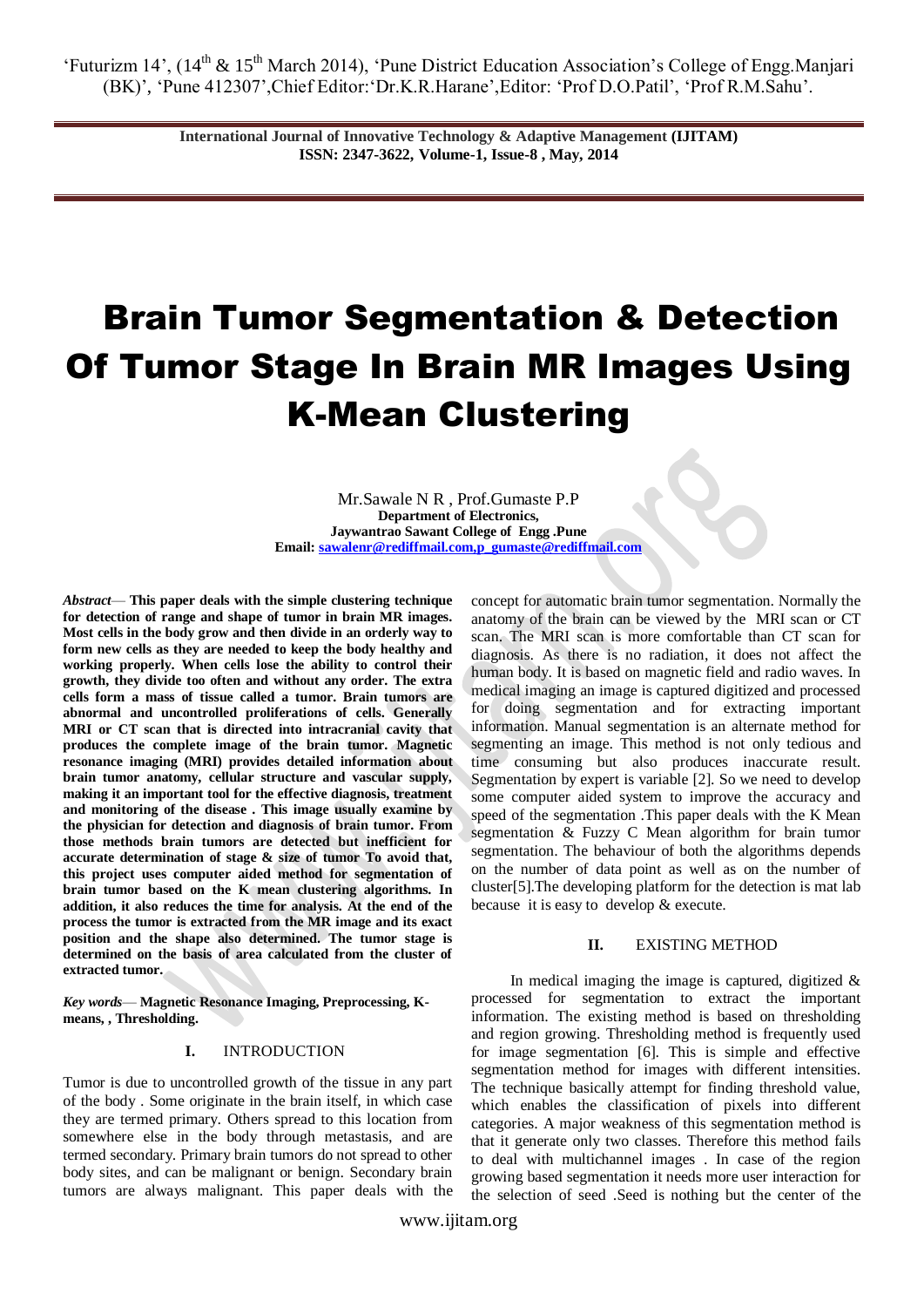> **International Journal of Innovative Technology & Adaptive Management (IJITAM) ISSN: 2347-3622, Volume-1, Issue-8 , May, 2014**

tumor cell. The technique is not fully automatic and it work only in homogeneous area. It will also not provide the acceptable results for all the images [2].The typical output for thresholding is given as shown in figure.



**Fig. 1 Input image Fig.2 Output image for thresholding for thresholding.**

Fig.1 is the input image for thresholding From the MR image itself we can see the tumor area but it is not enough for further treatment . For that it is given to the thresholding process Fig.2 is the output image for thresholding . It consist of only two gray values. That is white as 1 and black as 0 The background value is assigned to binary value 0 and object gets the value 1. So we cannot extract the tumor from the image. This is the main drawback of the existing method . Due to this we go for the proposed method of tumor segmentation.

# **III.** PROPOSED METHOD



# **Fig.3 Block diagram of proposed method**

The proposed system has mainly four modules preprocessing, segmentation, feature extraction an approximate reasoning. Preprocessing is related with denoising of the image. Preprocessing is done by the filtering. Segmentation is carried out by advanced K-mean segmentation. Feature extraction is by thresholding and finally Approximate reasoning to recognize the tumor shape and position in MR image using edge detection method.

#### $\bullet$ **Preprocessing:**

According to the need of next level the preprocessing step convert the image. It performs filtering of image and sharpening the edges in the image.RGB to gray conversion and reshaping also takes place here. For removal of noise the median filter can be used.The median filter is by taking all the pixel within mask & sorted according to the magnitude.The pixel with the median magnitude is then used to replace the pixel of extreme level [4]. For better understanding the function of median filter ,we add the salt and pepper noise artificially and removing it using median filter.



**Fig.4 Preprocessing.**

### **Segmentation**

**K mean clustering detail:** K- mean is one of the unsupervised learning algorithm for the clusters. Clustering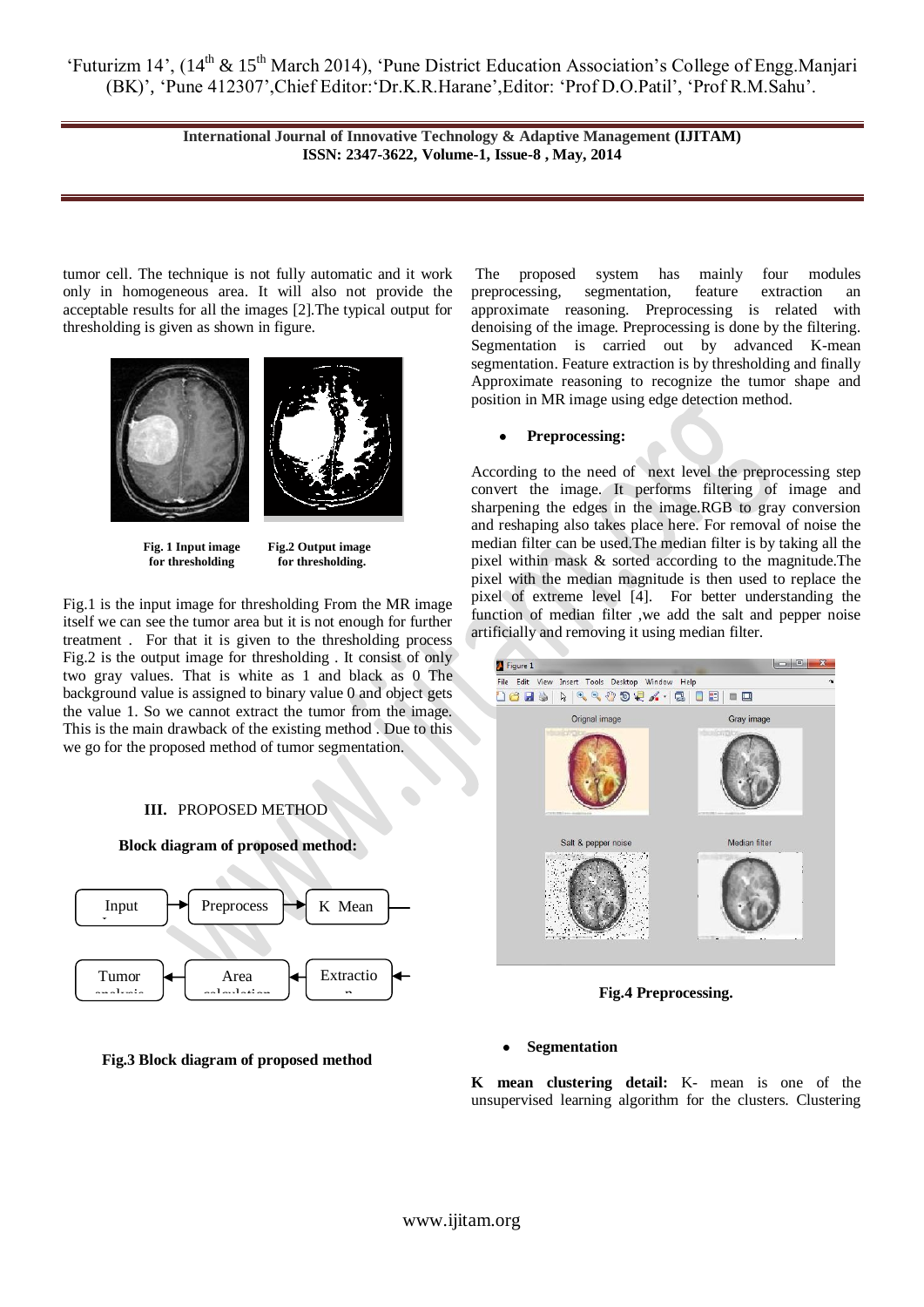> **International Journal of Innovative Technology & Adaptive Management (IJITAM) ISSN: 2347-3622, Volume-1, Issue-8 , May, 2014**

the image is grouping the pixels according to some characteristics. It may be colour, texture or gray scale. In this method segmentation is done on the basis of gray scale. The procedure follows a simple way to classify the given datasets through a certain number of clusters. Assume K number of clusters. The main idea is to define the K number

of centroids. One for each cluster. The next step is to take the each pixel value belonging to a given dataset and associate it to the nearest centroid. This process continues till all the pixels of given image are assigned to the nearest centroid. [2], [5], [7], [9].

## **K-Mean Algorithm:**

- Assign no. of cluster K.
- Define the centroids for each clusters.  $\bullet$
- Find the absolute difference between centroid  $\&$ pixel value.
- Find the min. difference.
- Shift the pixel to the cluster of nearest centroid.
- Continue the process till all the pixels are shifted to the cluster of nearest centroid.



**Fig.5 Output image for K- mean clustering for K=4**

#### **Feature Extraction:**  $\bullet$

The cluster which shows the predicted tumor at the k mean or FCM output is extracted in feature extraction . The extracted cluster is applied to the thresholding process. It applies binary mask over the entire image. In this process the binary mask is applied over the entire image. In threshold coding, each

transform coefficient is compared with a threshold. If it is less than the threshold value then it is considered as zero. If it is larger than the threshold, it will be considered as one. The thresholding method is an adaptive method where only those coefficients whose magnitudes are above a threshold are retained within each block. Let us consider an image 'f that have the k gray level. An integer value of threshold T, which lies in the gray scale range of k. The thresholding process is a comparison. Each pixel in 'f 'is compared to T. Based on that, binary decision is made. That defines the value of the particular pixel in an output binary image 'g'

$$
g(n) = \begin{cases} 0' \text{ if } f(n) < T \\ 1' \text{ if } f(n) > T \end{cases}
$$
 (6)



**Fig.6 Output image of thresholding**.

#### **Approximate Reasoning:**

 In the approximate reasoning step the tumor area is calculated using the binerization method. That is the image having only two values either black or white (0 or 1). Here 256 x256 jpeg image is the maximum image size. The binary image can be represented as summation of total number of white & black pixels.

Image I = 
$$
\sum_{w=0}^{255} \sum_{H=0}^{255} f(0) + f(1)
$$
 ......(7)

Pixels=Width (W)x Height(H)=256x256  $f(0) = black pixel$  (digit 0)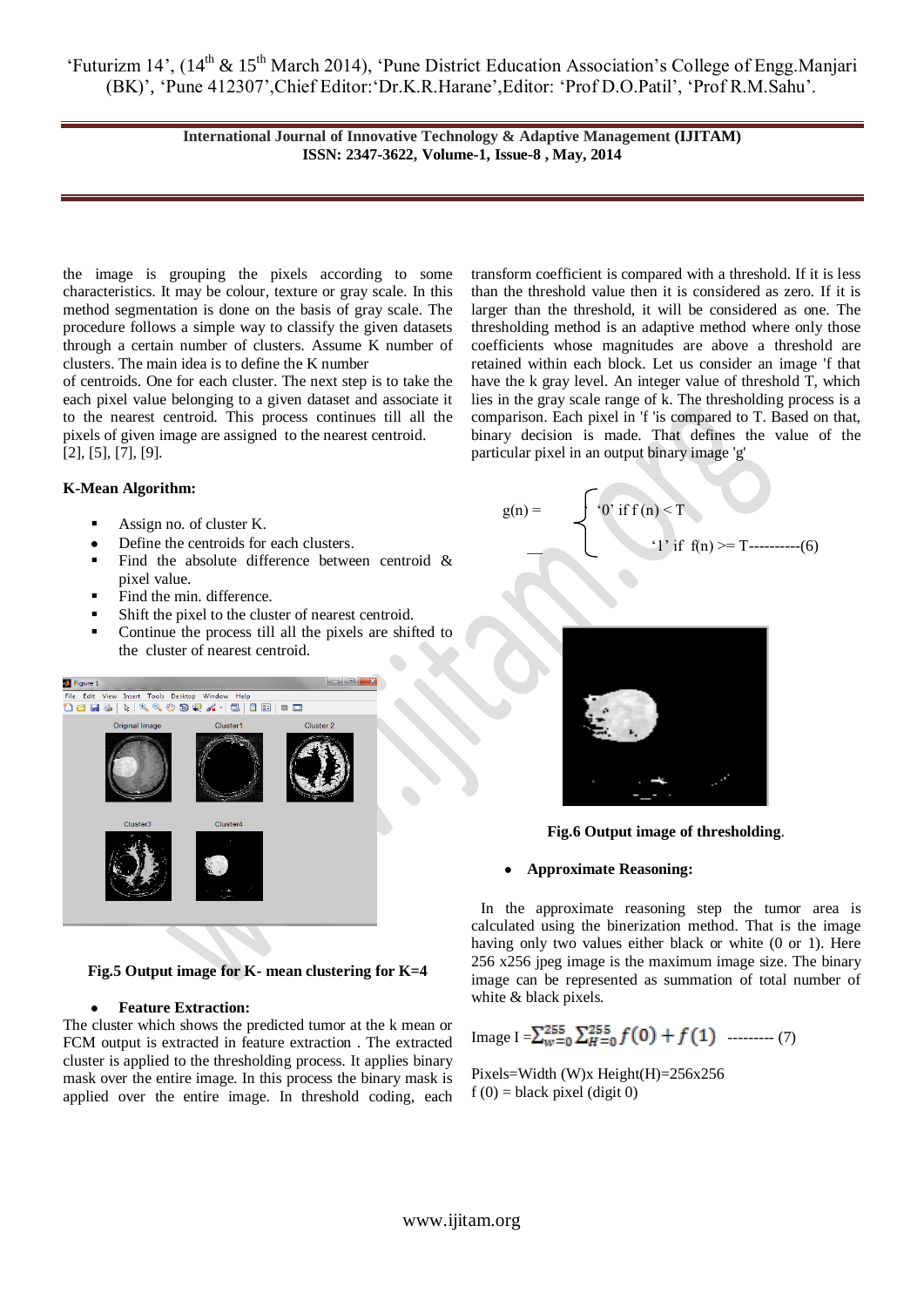> **International Journal of Innovative Technology & Adaptive Management (IJITAM) ISSN: 2347-3622, Volume-1, Issue-8 , May, 2014**

 $f(1)$  = white pixel (digit 1)

No. Of white pixel P=  $\sum_{w=0}^{255} \sum_{H=0}^{255} f(1)$ ------ (8)

Where,  $P =$  number of white pixels (width\*height) 1 Pixel =  $0.264$  mm The area calculation formula is

size of tumor s= $[(\sqrt{P}) 0.264$   $mm^2$  ---------------(9)

# **Algorithm:**

The algorithmic step involved for brain tumor shape detection is as follows.

Step1: Get the MRI scan extracted tumor input brain image.

Step2: If image is in RGB format convert it into gray scale. Step3: Find the edge of the extracted tumor image using sobel,

prewitts, canny edge detection techniques.[8]

Step4: Calculate number of white pixel in the image.

Step5: Calculate the size of the tumor using the formula.

Step 6:Display the size and stage of the tumor.

# **IV.** RESULT



**Fig.7 Output image for tumor area calculation.**

The predicted tumor area is calculated at approximate reasoning step .The stage of tumor is based on the area of tumor. We consider that, if the area is greater than  $6 \, mm^2$ it will be at critical stage.





**Fig.8** Input image 1 Input image 2

| Input image | Tumor area   | Tumor stage |
|-------------|--------------|-------------|
| Image 1     | $8.55$ sqmm  | Critical    |
| Image 2     | $11.55$ sqmm | Critical    |

**V.** CONCLUSION AND FUTURE **SCOPE** 

There are different types of tumors are available. They may be mass in brain or malignant over the brain. The noise free image is given as input to the K-mean or fuzzy c mean & tumor is extracted from the MR image. After the feature extraction tumor area can be calculated. By using that area value we can classify the tumor stages. In future 3D assessment of brain using 3D slicers with matlab can be developed.

# REFERENCES

1] J Selvakumar, A Lakshmi, T Arivoli "Brain tumor segmentation & its area calculation in brain MR images using K mean clustering and fuzzy c mean algorithm".International conferenc on advances in engineering science & management March 30,31,2012 (186-190).

2] Mansoor "Segmentation of brain MR images for tumor extraction by combining K mean clustering and Perona Malik Anisotropic diffusion model .'

3] Nathan Moon, Elizabeth Bullitt " Automatic brain tumor segmentation ." in MICCA proceedings, LNCS 2488(1); 372-379

4] Suresh kumar, Papendra kumar "Performance comparison of Median filter in image processing." International journal of computer application ( 0975- 8887) volume-12 No.4 Nov 2010.

www.ijitam.org